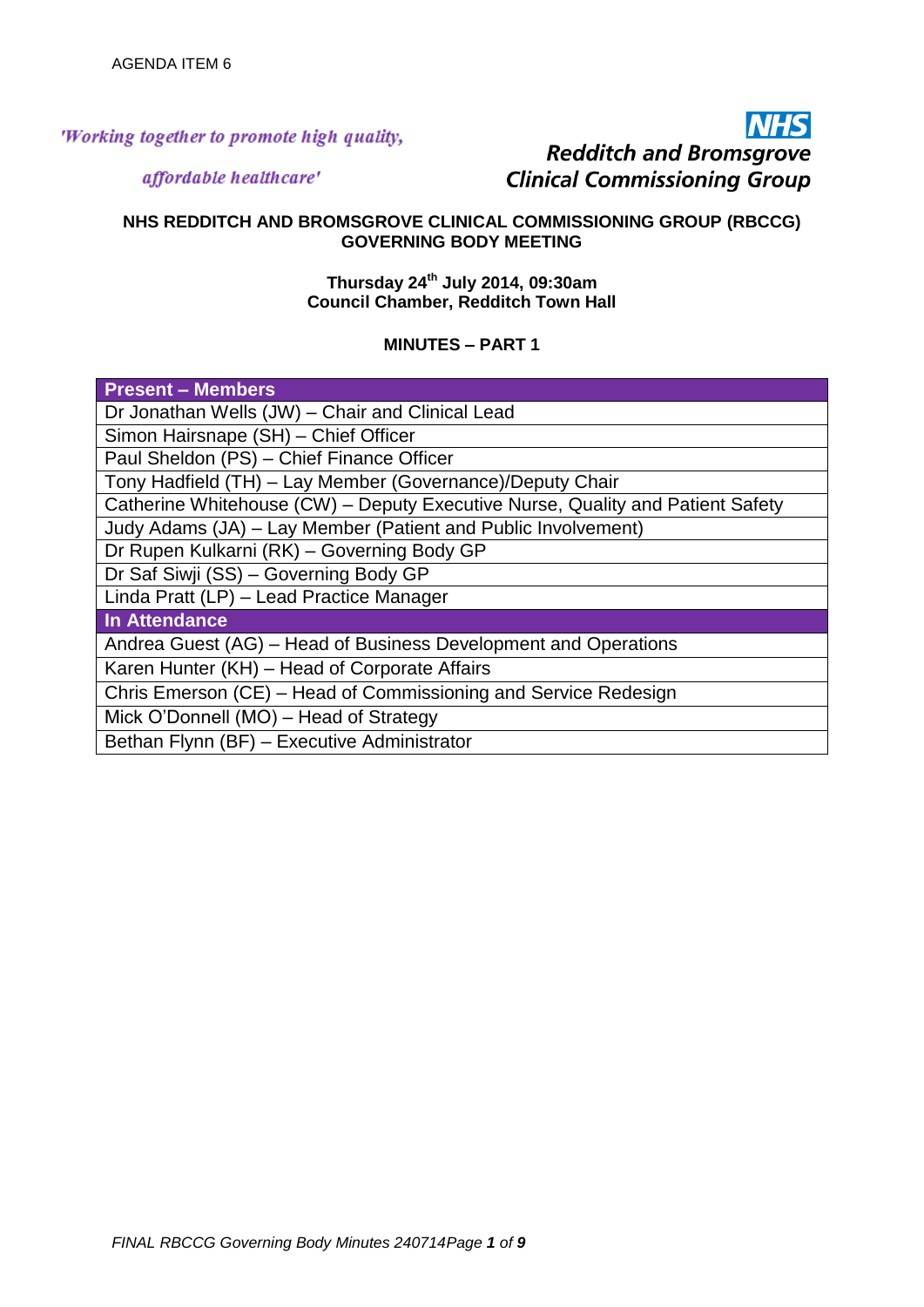| <b>Agenda</b><br><b>Item</b> | <b>Minutes</b>                                                                                                                                                                                                                                                                                                                                                                                   |
|------------------------------|--------------------------------------------------------------------------------------------------------------------------------------------------------------------------------------------------------------------------------------------------------------------------------------------------------------------------------------------------------------------------------------------------|
| 1                            | <b>Apologies for Absence</b>                                                                                                                                                                                                                                                                                                                                                                     |
|                              | Apologies for absence were received from Jo Galloway, Dr Richard Davies, Dr David Law and<br>Deyhim Foroughi.                                                                                                                                                                                                                                                                                    |
| $\mathbf{2}$                 | <b>Welcome and Introductions</b>                                                                                                                                                                                                                                                                                                                                                                 |
|                              | JW welcomed members of the public and all Governing Body members introduced themselves.                                                                                                                                                                                                                                                                                                          |
| 3                            | <b>Notification of Items of Any Other Business</b>                                                                                                                                                                                                                                                                                                                                               |
|                              | There were no notifications of items of any other business.                                                                                                                                                                                                                                                                                                                                      |
| 4                            | Declarations of Interest in Relation to the Agenda                                                                                                                                                                                                                                                                                                                                               |
|                              | There were no declarations of interest in relation to the agenda.                                                                                                                                                                                                                                                                                                                                |
|                              | It was noted that DL, as a Bromsgrove Town GP, would have an interest in agenda item 10.                                                                                                                                                                                                                                                                                                         |
| 5                            | <b>Patient Story - Stroke Pathway</b>                                                                                                                                                                                                                                                                                                                                                            |
|                              | CW presented this patient story which focussed on Jackie's experience of the Stroke Pathway.                                                                                                                                                                                                                                                                                                     |
|                              | JW stated that the advice given to Jackie from NHS 111 should be raised as a significant event<br>and CW confirmed that it would be.                                                                                                                                                                                                                                                             |
|                              | CW commented that both Trusts that provided Jackie's care appreciated the balanced feedback<br>received.                                                                                                                                                                                                                                                                                         |
|                              | JW noted that the CCG is working hard for local specialised Stroke community beds. CE<br>confirmed that the bed capacity requirements have been completed and WHCT is working to<br>develop its staff.                                                                                                                                                                                           |
|                              | JA asked if there is there a limitation on how long patients can be placed with the Community<br>Stroke Team, is there also integration with adult social care etc.?                                                                                                                                                                                                                             |
|                              | CE confirmed that work is on-going and that further work with social services needs to be taken<br>forward. CW noted that there isn't a limitation; it is open ended to fit patient needs.                                                                                                                                                                                                       |
|                              | JA asked if CW felt Jackie was more open as she had a 1:1 discussion rather than feeding back to<br>the organisation delivering the care. CW felt that this was the case. Jackie was in her own<br>surroundings and after the most acute period of her care. Although CW thinks Jackie also<br>provided feedback whilst on the ward she appreciated that others may not feel confident to do so. |
|                              | JA said that as a CCG we need to invest more in improving the process for patients. JA feels that<br>there are barriers for patients. CW agreed that this is work to take forward across the wider health<br>economy.                                                                                                                                                                            |
|                              | Q: Councillor Graham Vickery noted that he attends the Ambulance Board. He queried the<br>insistence of NHS 111 communicating directly with the patient.                                                                                                                                                                                                                                         |
|                              | A: It was noted that this is a common complaint and that it will be fed back to the Board.                                                                                                                                                                                                                                                                                                       |
| 6                            | To Approve the Minutes of the Meetings held on 22 <sup>nd</sup> May 2014                                                                                                                                                                                                                                                                                                                         |
|                              | The minutes of the meeting held on 22 <sup>nd</sup> May 2014 were approved as an accurate record.                                                                                                                                                                                                                                                                                                |
|                              | It was noted that the agenda had the incorrect date of the meeting.                                                                                                                                                                                                                                                                                                                              |
|                              | Presentations and notes to be added to separate section of website for ease of reference.                                                                                                                                                                                                                                                                                                        |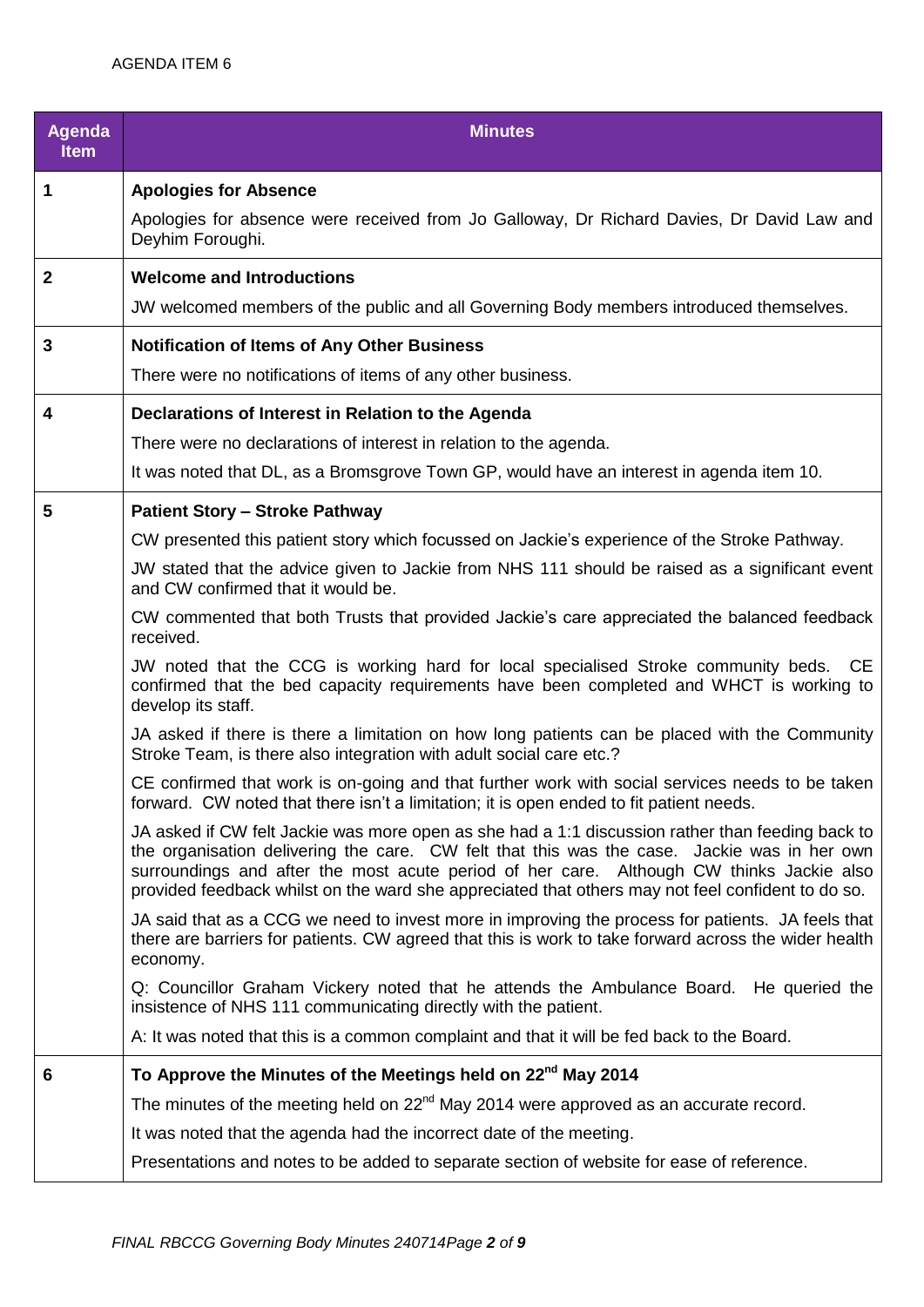| $\overline{7}$ | <b>Review Decision and Action Tracking System (DATS)</b>                                                                                                                                                                                                                                                                                                                                                                                                                                                                                                                                                                                                                                                                                                                                                                                 |
|----------------|------------------------------------------------------------------------------------------------------------------------------------------------------------------------------------------------------------------------------------------------------------------------------------------------------------------------------------------------------------------------------------------------------------------------------------------------------------------------------------------------------------------------------------------------------------------------------------------------------------------------------------------------------------------------------------------------------------------------------------------------------------------------------------------------------------------------------------------|
|                | None carried forward.                                                                                                                                                                                                                                                                                                                                                                                                                                                                                                                                                                                                                                                                                                                                                                                                                    |
| 8              | <b>Future of Acute Hospital Services in Worcestershire (FoAHSW)</b>                                                                                                                                                                                                                                                                                                                                                                                                                                                                                                                                                                                                                                                                                                                                                                      |
|                | Through the Independent Clinical Review Panel (ICRP) Modified Option 1 has been developed.<br>JW is the Chair of the Clinical Sub-committee under which there are three Task and Finish sub-<br>groups:                                                                                                                                                                                                                                                                                                                                                                                                                                                                                                                                                                                                                                  |
|                | Emergency Care (Dr Marion Radcliffe - Chair)<br>$\bullet$                                                                                                                                                                                                                                                                                                                                                                                                                                                                                                                                                                                                                                                                                                                                                                                |
|                | Women's and Children's (Dr Sally Rumley - Chair)<br>$\bullet$                                                                                                                                                                                                                                                                                                                                                                                                                                                                                                                                                                                                                                                                                                                                                                            |
|                | Planned Care (Dr David Farmer - Chair)<br>$\bullet$                                                                                                                                                                                                                                                                                                                                                                                                                                                                                                                                                                                                                                                                                                                                                                                      |
|                | Key features of Modified Option 1 were retention of A&E, a Networked Emergency Centre (Majors<br>at WRH), maintaining 95% of existing attendances at the Alexandra Hospital, Redditch. Losing<br>overnight paediatrics (ICRP were very clear about this) was due to the loss of a Consultant Led<br>Unit at the Alexandra Hospital, Redditch and also lack of middle grade Doctors. Modified Option 1<br>has been signed off by the Programme Board and will be taken forward to consultation.                                                                                                                                                                                                                                                                                                                                           |
|                | SH explained the process. Modified Option 1 has been confirmed/approved by Nigel Beasley<br>(ICRP) and Clinical Senate. PS has been working with colleagues to see if the Option is<br>financially sustainable; which they believe it is. Assurance will now be needed from NHS England.<br>This will then be followed by public consultation. The Programme Board are scheduled to meet<br>with NHS England Regional Team on 6 <sup>th</sup> August 2014. Consultation is due to start at the<br>beginning of September 2014 for a full 12 weeks, subject to approval to proceed by NHS England.<br>This would enable the CCGs in Worcestershire to be in a position to make a decision by early<br>January 2015. It is anticipated there could be a tripartite Board meeting with all three CCGs in<br>Worcestershire later this year. |
|                | JA expressed some concern as to how 'majors' will be defined in relation to ambulances, and how<br>will they know where to go?                                                                                                                                                                                                                                                                                                                                                                                                                                                                                                                                                                                                                                                                                                           |
|                | JW confirmed this had been a major part of work of the Emergency Care Task and Finish Group.<br>The paramedics will follow confirmed protocols and there is work being done with WMAS to<br>ensure patients are transported to the right place at the right time. A Consultant led A&E<br>Department will be retained at the Alexandra Hospital, Redditch which means that 95% of patients<br>will still arrive there and initially be assessed and treated there.                                                                                                                                                                                                                                                                                                                                                                       |
|                | JA queried how feedback will be balanced if there is a bigger response in one area than another,                                                                                                                                                                                                                                                                                                                                                                                                                                                                                                                                                                                                                                                                                                                                         |
|                | SH stated that there is no absolute number. However it would be important that each CCG<br>positively encourages and seeks to obtain the fullest feedback possible from their area.                                                                                                                                                                                                                                                                                                                                                                                                                                                                                                                                                                                                                                                      |
|                | Q: Councillor Graham Vickery congratulated JW and the CCG on the leadership undertaken in<br>getting to Modified Option 1. In relation to maternity services he queried if it was the CCG's<br>intention to commission maternity services outside of Worcestershire, given the figures indicating<br>that half of births would be undertaken at WRH, some at an MLU and the rest would go outside of<br>the County.                                                                                                                                                                                                                                                                                                                                                                                                                      |
|                | A: SH confirmed the CCG would seek to commission these services to meet the choice and<br>wishes of mothers and families, recognising a proportion will want to go to WRH, a proportion<br>would be happy to go to Warwickshire and a proportion would want to go to Birmingham Women's<br>Hospital. It is however acknowledged that there will be a need to expand capacity which is likely<br>to take 2-3 years for this capacity to be fully available.                                                                                                                                                                                                                                                                                                                                                                               |
|                | JW advised that he updates the GPs within the Member Practices on a monthly basis and will<br>formally check with them, prior to consultation, for their views.                                                                                                                                                                                                                                                                                                                                                                                                                                                                                                                                                                                                                                                                          |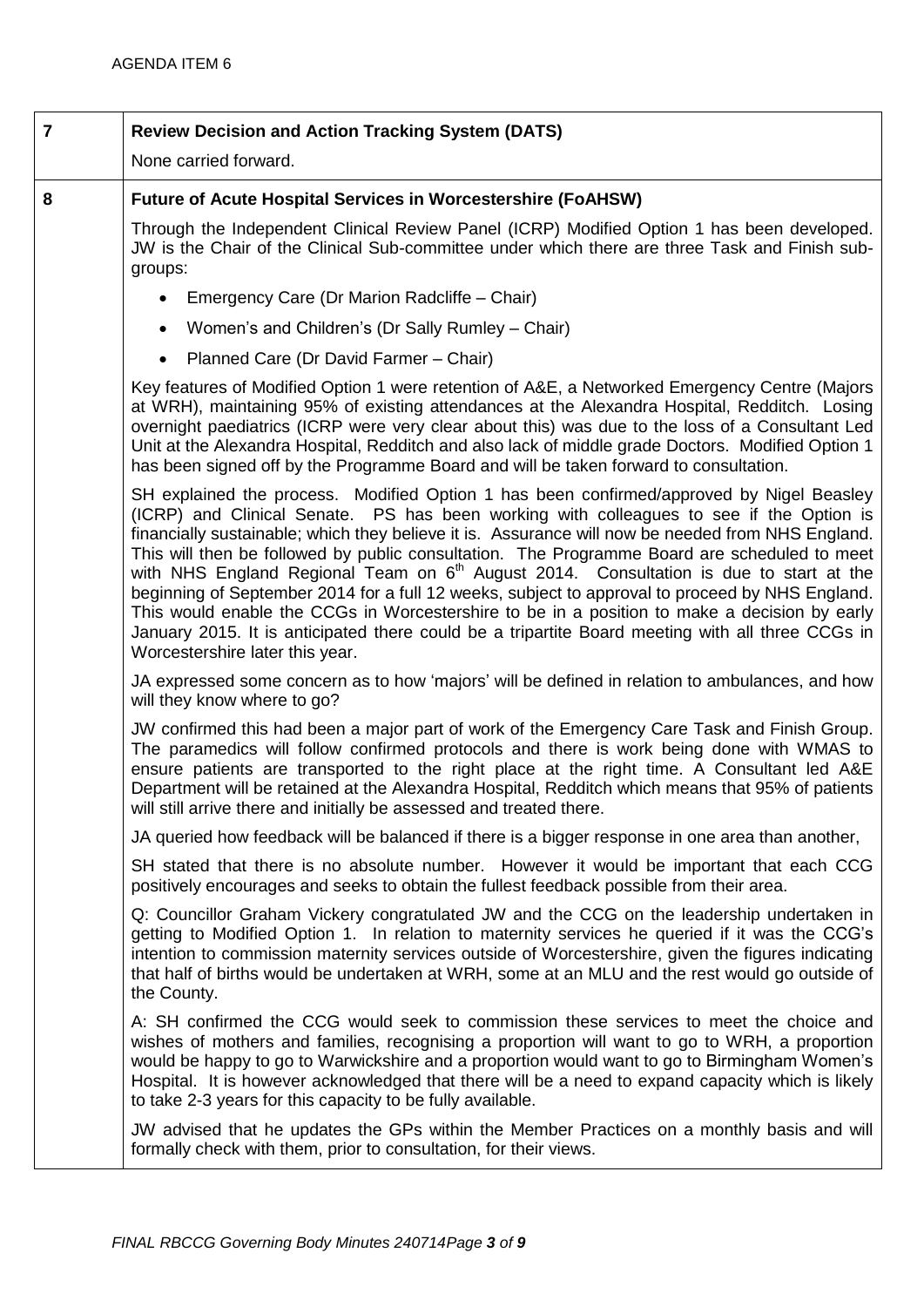## **9 Clinical Navigation Pilot**

It was noted that the Clinical Navigation Unit pilot project is a key strategic priority for this year.

AG provided a summary of the detailed information provided in the supporting paper which explained the way in which it will function, together with finance and activity modelling and sensitivity checks. It was noted there is a financial risk if the focus is only on attendances as there would be a shortfall in costs and savings.

JW highlighted this is a very exciting pilot, emphasising it is totally separate to the Future of Acute Hospital Services in Worcestershire programme and is something the CCG has been working towards for a couple of years. It was noted that the CNU would not be cost effective till Phase 2 which would commence in December 2014 so the aim would be to bring this forward if possible, and there is a need for very close monitoring of the programme. AG confirmed that there will be a number of admissions avoided but did not want to mislead Governing Body around the immediate effect of the project. The CCG already has a wide range of community services available which need to be fully integrated into the CNU. Robust ambulance protocols will be key and WMAS have been engaged right from the start of discussions. It is intended to introduce a primary care hotline as a 24/7 service that healthcare professionals can access.

Evaluation and review has been discussed and there will be very robust Key Performance Indicators (KPIs), which can be shared with Governing Body members if requested.

PS highlighted the focus needs to be on admission avoidance with a risk if the focus is only on attendances. Discussions regarding the ways in which cost risks can be mitigated are taking place with Care UK and these discussions will continue. The key is to finding the balance between the CCG, Care UK and WAHT to ensure nobody is put at financial risk.

SS queried if there is flexibility around Phase 1.

AG responded that part of the phasing has been because of recruitment, recognising it is a challenging start date. Care UK has indicated they are confident that they can deliver so it is felt there is some opportunity to be flexible. There are a number of milestones over the next couple of weeks which, if signed-off, will not stop us delivering Phase 2 earlier than identified. It also needs to be recognised this is a significant change for WAHT which needs to be approached in the correct way.

MO highlighted this this is something that the public want, with a recent survey related to urgent care services indicating 99% only wish to be admitted if necessary and wish to make better use of local services.

TH requested clarification on the following: is Care UK independent of GPs and Practices; how will repeat attenders be managed and if other local CCGs will be contributing to the cost as the service is provided to patients from out of area.

SH responded that Care UK are a national company who do employ some local GPs and, if this was an issue for a Governing Body member they would need to declare their interest. The monitoring data will be shared to include data on repeat attenders. It was also highlighted there is a need to be really clear as to what this service delivers; recognising it is not a walk in centre. The CCG is in the process of agreeing sharing the cost with neighbouring CCGs as it is not just a service for local patients.

AG and PS noted the difficulties of understanding Appendix 2 and will bear in mind for the future.

JA highlighted the importance of getting enhanced patient feedback on the service.

SS queried the costing and how the CCG will differentiate between the patients seen in the CNU and in A&E.

PS confirmed this is being addressed WAHT so that patients can be matched and gave the assurance the CCG will not be paying twice.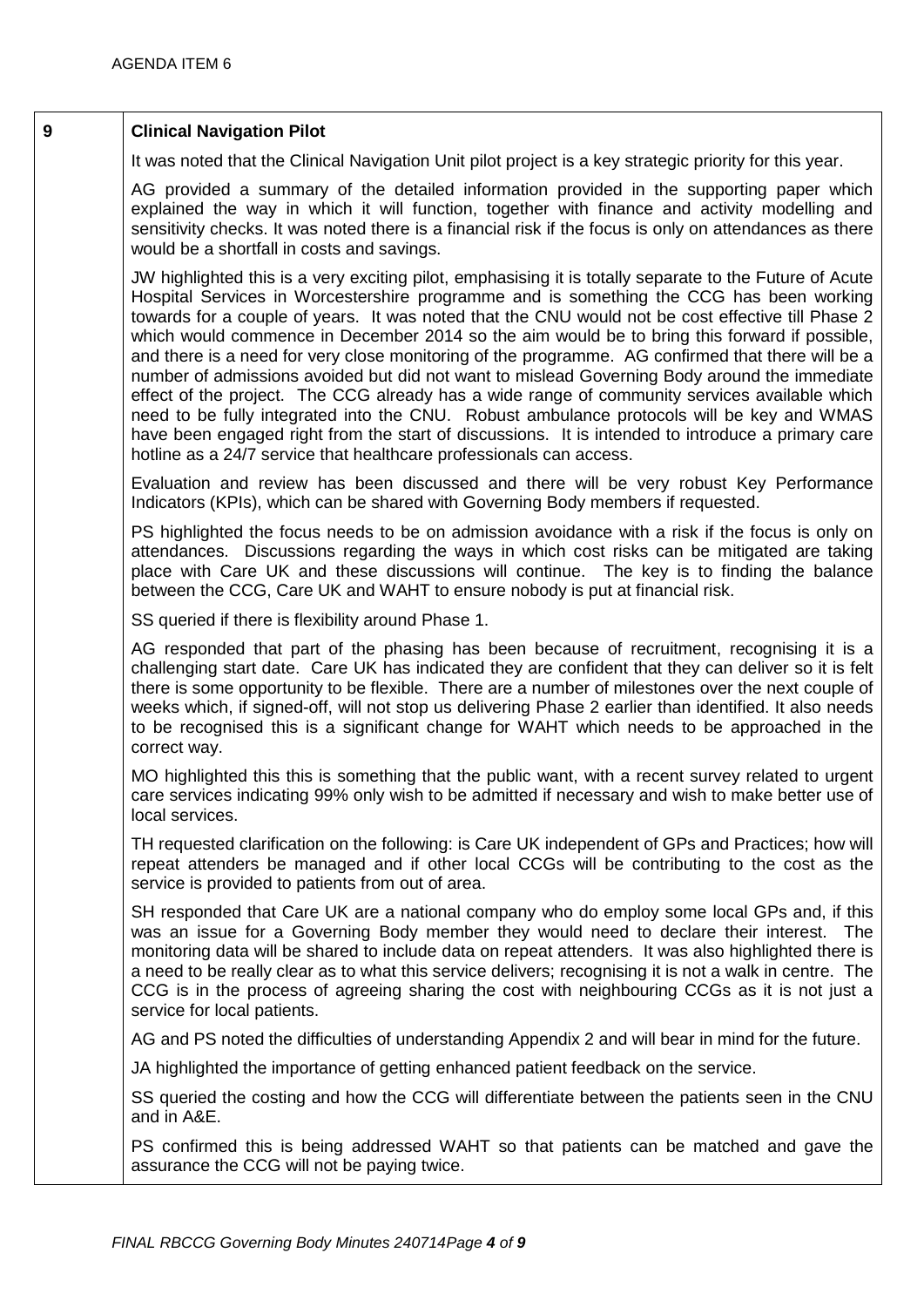|    | The Governing Body approved the recommendations to:                                                                                                                                                                                                                                                                                                                                                                                                          |
|----|--------------------------------------------------------------------------------------------------------------------------------------------------------------------------------------------------------------------------------------------------------------------------------------------------------------------------------------------------------------------------------------------------------------------------------------------------------------|
|    | discuss the value of introducing Clinical Navigation at the Front Door of the Alexandra<br>$\bullet$<br>Hospital, Redditch;                                                                                                                                                                                                                                                                                                                                  |
|    | approve the necessary levels of investment to support the implementation of the 12 month<br>$\bullet$<br>pilot;                                                                                                                                                                                                                                                                                                                                              |
|    | mandate the Chief Finance Officer and Head of Business Development and Operations to<br>$\bullet$<br>negotiate a risk share benefit scheme with Care UK.                                                                                                                                                                                                                                                                                                     |
| 10 | Virtual Ward - Red Ward Interim Learning and Recommendations                                                                                                                                                                                                                                                                                                                                                                                                 |
|    | AG presented the paper which outlined a request for a further extension to the Red Ward element<br>of the Virtual Ward Pilot due to the interdependency with the Clinical Navigation Unit Pilot.                                                                                                                                                                                                                                                             |
|    | It was noted the CCG is focussing on the Red Virtual Ward at this stage, with the provision of a<br>breakdown of ward referrals related to this activity. The paper also provides details on finance<br>and activity.                                                                                                                                                                                                                                        |
|    | With regards to the future at the Princess of Wales Community Hospital (POWCH) it was indicated<br>that the CCG wants to see a redesigned medical model, and there is a need for Virtual Ward<br>arrangements to remain in place through this transitional phase. AG highlighted the importance of<br>the CCG not looking at projects in isolation.                                                                                                          |
|    | JW indicated he felt things are coming together for urgent care, particularly around maximising the<br>use of POWCH.                                                                                                                                                                                                                                                                                                                                         |
|    | JA sought reassurance the CCGs plans will overcome the problem of underutilisation of the<br>domiciliary element of the Virtual Ward programme.                                                                                                                                                                                                                                                                                                              |
|    | AG acknowledged there is a general frustration around this and any extension needs this to be<br>specified to avoid on-going issues.                                                                                                                                                                                                                                                                                                                         |
|    | RK asked if there has there been feedback from the GPs as their feedback is crucial.                                                                                                                                                                                                                                                                                                                                                                         |
|    | AG gave assurance the CCG will make sure it engages GPs as part of tailoring the revised<br>agreement.                                                                                                                                                                                                                                                                                                                                                       |
|    | PS highlighted the following risks: the savings detailed in the paper were not cash savings, and<br>there are difficulties in counting what has not yet happened, which does present a risk going<br>forward. PS also indicated a preference for the contracts to be managed under 'one roof' so the<br>CCG are not directly contracting with GPs (recognising this relates to other projects also) as it<br>helps to keep our distance as a Governing Body. |
|    | PS indicated there will be a need to have a plan to move forward from $1st$ April 2015, given the<br>pilot will have run for 18 months by then.                                                                                                                                                                                                                                                                                                              |
|    | The Governing Body approved the recommendations within the paper to:                                                                                                                                                                                                                                                                                                                                                                                         |
|    | note the interdependency between the Red Virtual Ward, the Clinical Navigation Pilot and<br>$\bullet$<br>the overarching developments at POWCH;                                                                                                                                                                                                                                                                                                              |
|    | support the proposal to approach St Johns Surgery and negotiate an extension for the Red<br>$\bullet$<br>Virtual Ward from 1st October 2014 - 31st March 2015 (key emphasis upon reviewing the<br>specification and negotiating the extension to appropriately incentivise St Johns to avoid<br>unnecessary acute hospital admissions).                                                                                                                      |
|    | Q: Councillor Graham Vickery saw these as marvellous developments but made a plea for<br>patients to be informed throughout so they know where they are going to be treated, and what the<br>options are for care etc.                                                                                                                                                                                                                                       |
|    | A: JW agreed with this and confirmed the CCG will be working very hard to ensure this.                                                                                                                                                                                                                                                                                                                                                                       |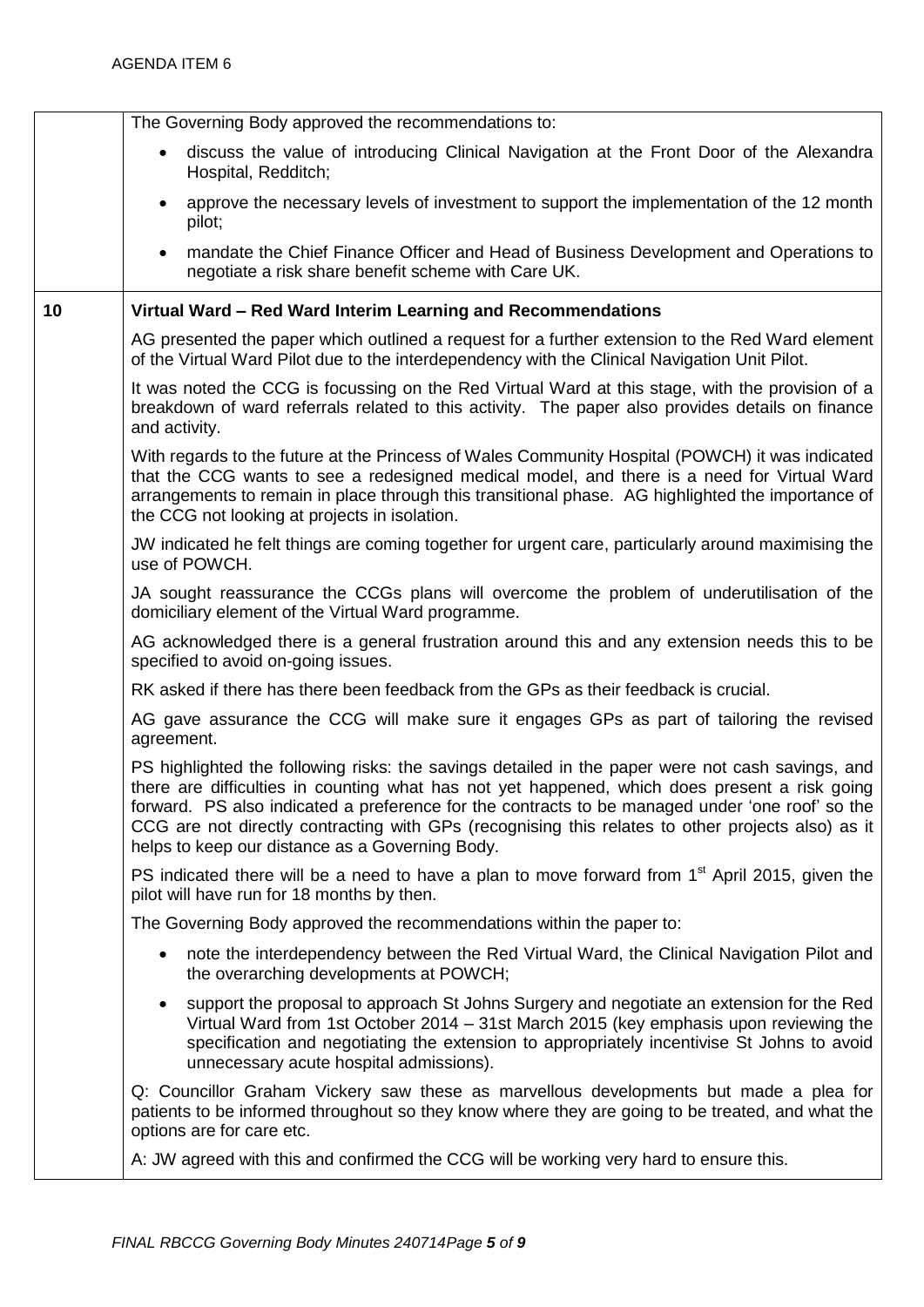| 11 | <b>Financial Risk Sharing Arrangements</b>                                                                                                                                                                                                                                                                                                                                                                                                                                                                                                                                                                                                                                                                                                                                                                                                                                                                                                         |
|----|----------------------------------------------------------------------------------------------------------------------------------------------------------------------------------------------------------------------------------------------------------------------------------------------------------------------------------------------------------------------------------------------------------------------------------------------------------------------------------------------------------------------------------------------------------------------------------------------------------------------------------------------------------------------------------------------------------------------------------------------------------------------------------------------------------------------------------------------------------------------------------------------------------------------------------------------------|
|    | PS presented the outline framework explaining what the CCG would work to, acknowledging the<br>Governing Body in March 2014 had given him a mandate to further explore risk sharing.                                                                                                                                                                                                                                                                                                                                                                                                                                                                                                                                                                                                                                                                                                                                                               |
|    | The Governing Body approved the implementation of this agreement which will limit the<br>exposure of the CCG to financial risk in 2014/15.                                                                                                                                                                                                                                                                                                                                                                                                                                                                                                                                                                                                                                                                                                                                                                                                         |
| 12 | Governing Body Assurance Framework - Risk Assessment                                                                                                                                                                                                                                                                                                                                                                                                                                                                                                                                                                                                                                                                                                                                                                                                                                                                                               |
|    | The paper provided further details on the individual risks previously identified and presented to the<br>last Governing Body meeting.                                                                                                                                                                                                                                                                                                                                                                                                                                                                                                                                                                                                                                                                                                                                                                                                              |
|    | JW expressed his concern that two items have the 'acceptable'/residual rated as high. This was<br>noted and assurance was given the CCG would be seeking to mitigate the risk levels to the lowest<br>possible and all will be monitored closely.                                                                                                                                                                                                                                                                                                                                                                                                                                                                                                                                                                                                                                                                                                  |
|    | The Governing Body agreed the initial risk assessment as presented and the proposed<br>allocation of responsibility against the individual risks.                                                                                                                                                                                                                                                                                                                                                                                                                                                                                                                                                                                                                                                                                                                                                                                                  |
| 13 | <b>Integrated Quality, Performance and Finance Report</b>                                                                                                                                                                                                                                                                                                                                                                                                                                                                                                                                                                                                                                                                                                                                                                                                                                                                                          |
|    | CE explained that the format of this report has changed slightly with the aim of working towards<br>integrating quality, commissioning and finance, acknowledging there is further development<br>required on the format of the report.                                                                                                                                                                                                                                                                                                                                                                                                                                                                                                                                                                                                                                                                                                            |
|    | <b>Commissioning Headlines</b>                                                                                                                                                                                                                                                                                                                                                                                                                                                                                                                                                                                                                                                                                                                                                                                                                                                                                                                     |
|    | 18 Weeks Referral to Treatment Time (RTT): performance against this standard has deteriorated<br>over the last 12 months at WAHT. The CCG has been working with NHS England regarding non-<br>recurrent funding to support clearing the backlog of patients overall by the end of August 2014 and<br>by speciality by the end of September 2014. This will be extremely challenging and WAHT are<br>reporting 87% by October 2014 so further discussion is needed. Extensive independent provider<br>capacity has been commissioned. CE thanked all GPs for undertaking waiting list validation which<br>was mobilised very quickly and was a useful piece of work. An 18 Weeks RTT Task and Finish<br>Group has been established and reports to the System Resilience Group that now oversees<br>urgent and elective care delivery. There is also a need to ensure activity within other providers is<br>not overloaded as a result of this work. |
|    | A&E: the Alexandra Hospital, Redditch has consistent delivery of the standard but delivery at<br>WRH brings overall performance although there has been a slight improvement recently.                                                                                                                                                                                                                                                                                                                                                                                                                                                                                                                                                                                                                                                                                                                                                             |
|    | Stroke: there are further developments of the Stroke Pathway and all stroke and TIA targets<br>continue to be met.                                                                                                                                                                                                                                                                                                                                                                                                                                                                                                                                                                                                                                                                                                                                                                                                                                 |
|    | Cancer: the CCG is considering issuing a performance notice.                                                                                                                                                                                                                                                                                                                                                                                                                                                                                                                                                                                                                                                                                                                                                                                                                                                                                       |
|    | JW indicated the 18 week RTT issue emphasises the need to be getting on with the<br>reconfiguration so services can be appropriately streamlined. CE stated that the Planned Care<br>Project is looking at centralising elective orthopaedics at the Alexandra Hospital site with a need<br>for this to be progressed as soon as possible. JW was uncertain of how much reorganisation of<br>planned services is required.                                                                                                                                                                                                                                                                                                                                                                                                                                                                                                                         |
|    | <b>Quality Headlines</b>                                                                                                                                                                                                                                                                                                                                                                                                                                                                                                                                                                                                                                                                                                                                                                                                                                                                                                                           |
|    | Mortality at WAHT: it was noted there is a high risk of WAHT being seen as an outlier and very<br>close monitoring is taking place.                                                                                                                                                                                                                                                                                                                                                                                                                                                                                                                                                                                                                                                                                                                                                                                                                |
|    | Maternity: the midwife to birth ratio continues to be monitored for sustainability.                                                                                                                                                                                                                                                                                                                                                                                                                                                                                                                                                                                                                                                                                                                                                                                                                                                                |
|    | Contract Queries: – there are number at present; action plans are in place and reviews are being<br>held at CQR meetings.                                                                                                                                                                                                                                                                                                                                                                                                                                                                                                                                                                                                                                                                                                                                                                                                                          |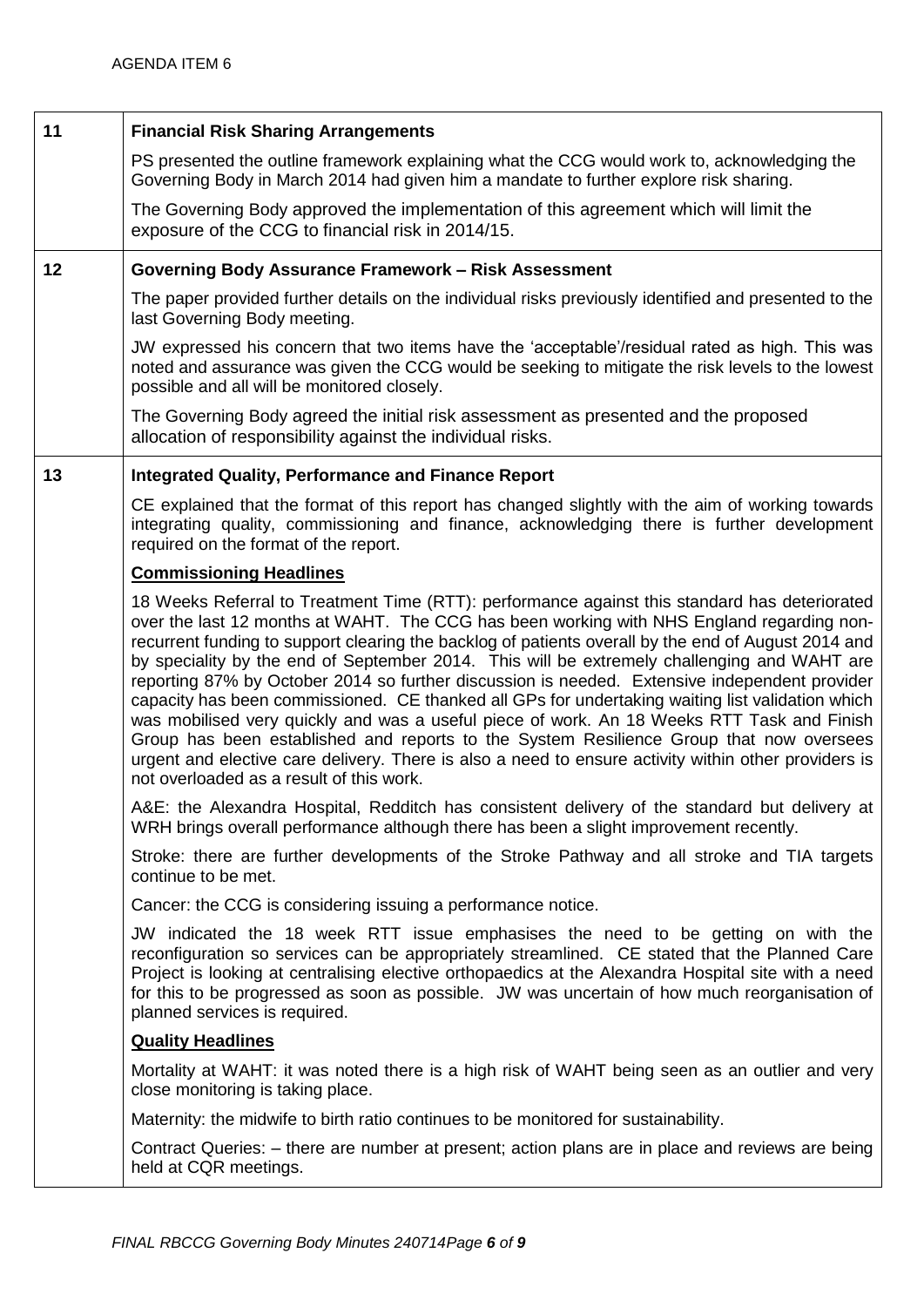|    | Falls: a reduction in falls has been recorded and a Falls Steering Group has been set-up.                                                                                                                                                                                                                                                                                                                          |
|----|--------------------------------------------------------------------------------------------------------------------------------------------------------------------------------------------------------------------------------------------------------------------------------------------------------------------------------------------------------------------------------------------------------------------|
|    | CAMHS Tier 4 beds: NHS England are commissioning 50 additional beds nationally. These will<br>take time to reach the system and there are continued concerns at WAHT in the interim.                                                                                                                                                                                                                               |
|    | Health Assessments for Looked after Children: progress is being made in relation to the backlog<br>and monitoring continues. A recovery action plan is in place.                                                                                                                                                                                                                                                   |
|    | Stay Hydrated and Stay Healthy Campaign: this public campaign launched in July 2014. There is<br>a Project Group working on a hydration tool and resource pack to be launched in Care Homes in<br>October 2014.                                                                                                                                                                                                    |
|    | JW highlighted the data on page 15 draws attention to the fact that this CCG is not the only one in<br>a difficult position around 18 Weeks RTT. CE agreed there are pressures across many of our<br>providers. The CCG feedbacks concerns to the lead/host commissioner in these situations.                                                                                                                      |
|    | In terms of mortality at WAHT JW indicated the need for the Group to be up and running as the<br>data is often very raw and reviewing of the cases is needed. CW confirmed that DL is on that<br>Group and noted the importance of the 'deep dive' needed and looking more in-depth at the<br>quality of care for those patients in the over 75 age group.                                                         |
|    | JA appreciated CAMHS is a national pressure but noted there have been difficult local scenarios<br>and expressed a concern that some children may be placed in beds far out of County.                                                                                                                                                                                                                             |
|    | SH explained that all the tier 4 beds are out of County and that CCGs in the Midlands have<br>struggled to get beds within the Midlands. It is hoped that additional capacity nationally will allow<br>repatriation of children currently occupying more 'local' beds, freeing them for our local children.                                                                                                        |
|    | JA raised a concern regarding the delays in CHC retrospective reviews. CW confirmed the CCG<br>are exploring why that performance standard has not been met.                                                                                                                                                                                                                                                       |
|    | JA also queried if these reviews will have a financial implication for us and PS confirmed that it<br>would in terms of current cases as old cases were contained within the old accounts.                                                                                                                                                                                                                         |
|    | <b>Finance Headlines</b>                                                                                                                                                                                                                                                                                                                                                                                           |
|    | PS said that page 4 demonstrates the Assurance Framework is around the identification of risks.<br>The CCG on target to deliver 1% surplus at the end of the year.                                                                                                                                                                                                                                                 |
|    | Governing Body members noted this report.                                                                                                                                                                                                                                                                                                                                                                          |
| 14 | <b>Patient and Public Forum (PPF) Report</b>                                                                                                                                                                                                                                                                                                                                                                       |
|    | JA drew attention to NHS RBCCG's Annual General Meeting which is due to be held on 9 <sup>th</sup><br>September 2014 in the evening at Redditch Borough Council and encouraged members of the<br>public to attend.                                                                                                                                                                                                 |
|    | The PPF continue to have involvement with major projects in the area.                                                                                                                                                                                                                                                                                                                                              |
|    | A brief summary to the 360 degree survey that had taken place was provided. KH noted that the<br>full report is very long and detailed which is why it has not been included here however a link is<br>available for people to view on the CCG website. Work is being undertaken to address the areas<br>where further improvement is required. It was noted NHS England intend to repeat the survey<br>next year. |
| 15 | CCG Assurance 2013/14                                                                                                                                                                                                                                                                                                                                                                                              |
|    | Attached with the papers was a letter received from NHS England which summarised the<br>outcomes of the CCG assurance reviews over the whole year. Two areas are 'assured with<br>support' which is not a significant concern but further monitoring will continue into 2014/15.                                                                                                                                   |
|    | JW was unsure he agreed with the rating for 'domain 5'; SH confirmed this would relate to areas<br>such as winter pressures.                                                                                                                                                                                                                                                                                       |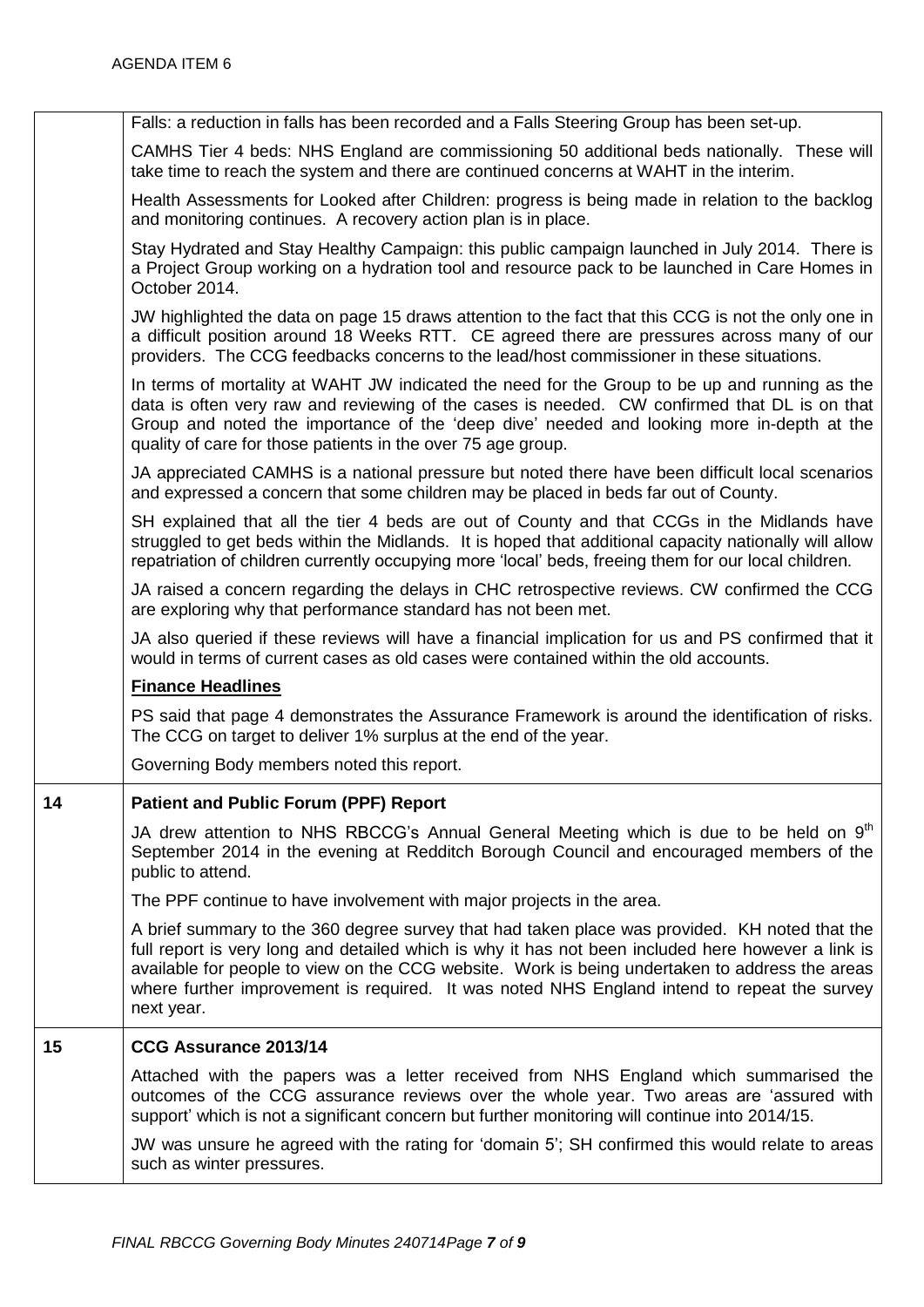|    | SH indicated he viewed this as a relatively positive letter and indicated he believes the process<br>will move into a more traditional performance management approach in the coming year. JW<br>indicated his concerns about this.                                                                                             |
|----|---------------------------------------------------------------------------------------------------------------------------------------------------------------------------------------------------------------------------------------------------------------------------------------------------------------------------------|
| 16 | 5 Year Health and Care Strategy for Worcestershire                                                                                                                                                                                                                                                                              |
|    | MO presented the 5 Year Strategy for Health and Care, a Countywide strategy covering the three<br>CCGs in Worcestershire, providers, social care and the voluntary sector. There are no specific<br>additional implications for the CCG, given it reflects the priorities already highlighted and<br>addressed.                 |
|    | JW commented he found the document interesting and thought it was very well laid out and clear.                                                                                                                                                                                                                                 |
|    | JA expressed her view that there is still a large amount of work to be done in terms of involving<br>people 'with' rather than 'to' in terms of patient and public involvement. In particular there is a<br>need to make sure people are asked to help with service developments rather than telling them<br>what is happening. |
|    | MO confirmed this is an ambition for the CCG.                                                                                                                                                                                                                                                                                   |
| 17 | <b>Urgent Care Strategy</b>                                                                                                                                                                                                                                                                                                     |
|    | It was noted that the Urgent Care Strategy has previously been presented to Governing Body.                                                                                                                                                                                                                                     |
|    | The key principles are:                                                                                                                                                                                                                                                                                                         |
|    | Admission prevention and avoidance: enhance out of hospital urgent care services so that<br>$\bullet$<br>we can avoid emergency admissions where possible.                                                                                                                                                                      |
|    | Right care, right time, right place: treat with the best care in the best place in the fastest<br>$\bullet$<br>time.                                                                                                                                                                                                            |
|    | Effective patient flows: promote rapid discharge to the most appropriate place for recovery<br>$\bullet$<br>in a planned manner.                                                                                                                                                                                                |
|    | The CCG has comparatively good rates for emergency admissions which implies community and<br>primary care is better than in other areas of the Country. However, further work still needs to be<br>done and MO highlighted the work around the Virtual Ward and Clinical Navigation Unit pilot.                                 |
|    | Full details of the Strategy are available on the CCG's website.                                                                                                                                                                                                                                                                |
|    | MO drew particular attention to the Walk-in Centre in Worcester and noted that SWCCG, as part<br>of the response, have taken the decision to close the service. It was also noted this does not<br>impact greatly on NHS RBCCG patients (1% usage).                                                                             |
|    | TH made reference to the document not including Kidderminster MIU within the services available<br>and noted the importance of the public being made aware of that service in Kidderminster.<br>However, MO clarified this information was included but noted the service in Kidderminster was<br>pr0vided by WAHT, not WHCT    |
| 18 | Finance and Performance Committee Minutes - 23 <sup>rd</sup> April 2014                                                                                                                                                                                                                                                         |
|    | The minutes of the Finance and Performance Committee meeting held on 23 <sup>rd</sup> April 2014 were<br>received for information.                                                                                                                                                                                              |
| 19 | <b>Audit Committee Summaries</b>                                                                                                                                                                                                                                                                                                |
|    | The Audit Committee Summaries from 29 <sup>th</sup> April 2014 and 20 <sup>th</sup> May 2014 were received for<br>information.                                                                                                                                                                                                  |
| 20 | Quality and Patient Safety Committee Minutes - 21 <sup>st</sup> May 2014                                                                                                                                                                                                                                                        |
|    | The minutes of the Quality and Patient Safety Committee held on 21 <sup>st</sup> May 2014 were received for                                                                                                                                                                                                                     |